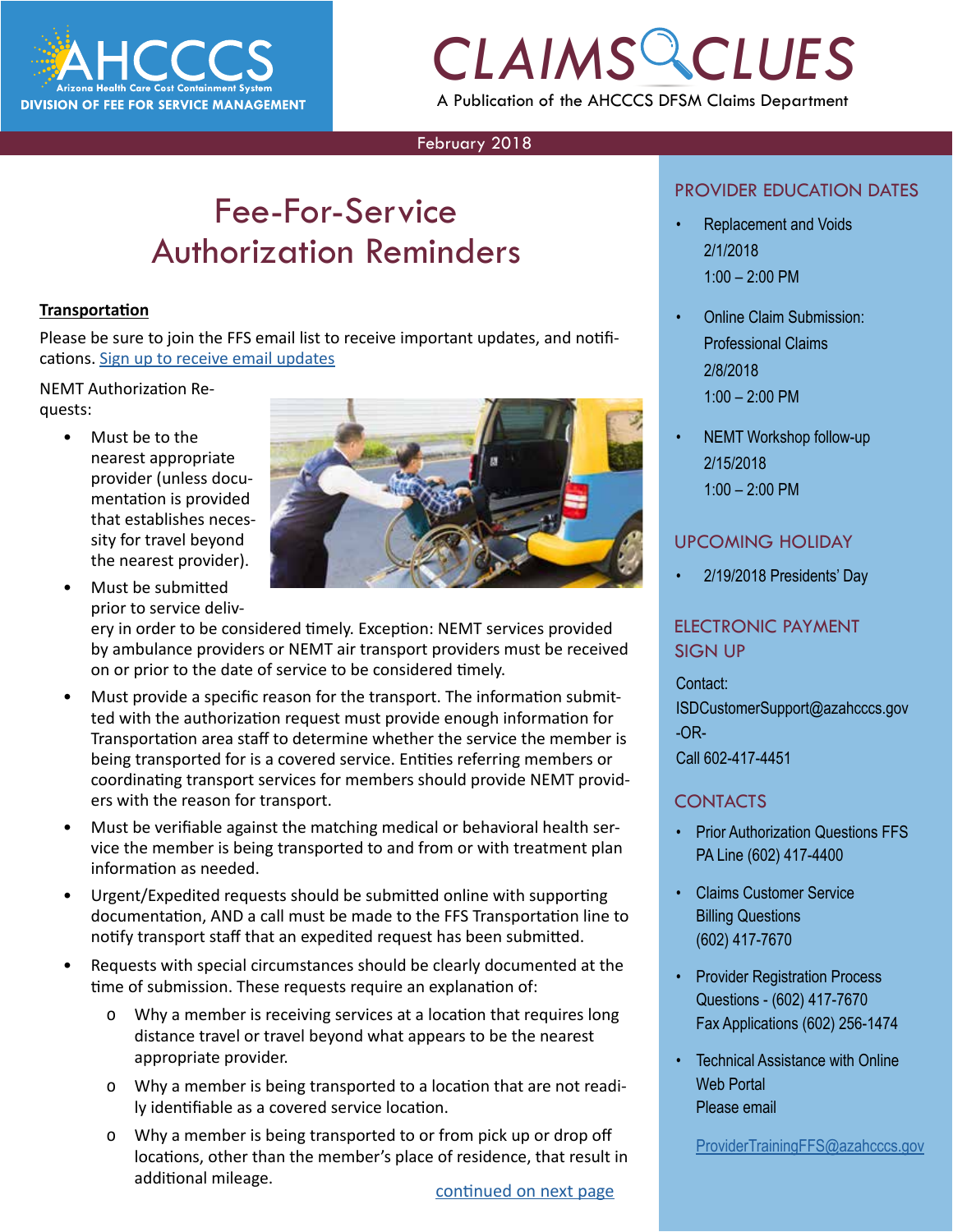# <span id="page-1-0"></span>*CLAIMS CLUES* <sup>2</sup>

# Fee-For-Service Authorization Reminders Continued

o Why a member requires NEMT for frequent prescription refills.

### **Medical Authorization**

- Authorization requests and associated documentation should be submitted using the [online Web](https://azweb.statemedicaid.us/Account/Login.aspx?ReturnUrl=%2f)  [Portal system](https://azweb.statemedicaid.us/Account/Login.aspx?ReturnUrl=%2f).
- Faxed requests must be accompanied by a Fee for Service Authorization form. Faxes are limited to one member and one provider per form,
- Authorization requests should not be submitted for Federal Emergency Service Program (FESP) members, as only emergency services are covered for FESP members per Policy 1100. Claims for FESP members should be billed with clinical documentation supporting the emergent nature of the services rendered.
- No authorization is required for services that were rendered during a period of retroactive eligibility for FFS members.
- The status of prior authorizations should be checked using the Web Portal. To manage the

volume of incoming authorization calls the area receives, prior authorization staff will no longer provide authorization status or issue standard authorizations over the phone.

- The ability to view authorization status online is delayed for faxed authorization requests. Providers are encouraged to use the web portal to enter authorization requests to have immediate access to an authorization number and authorization status.
- \*Urgent/Expedited medical requests should be submitted online with supporting documentation, **AND** a call must be made to the FFS Prior Authorization line to notify PA staff that an expedited request has been submitted.

\*Note: Failure to submit requests in a timely manner and/or submission of requests on short notice does not constitute an urgent request. An urgent/expedited request can take up to three working days to review. Requests submitted as urgent that are determined not to be urgent in nature will be processed within standard timeframes.

## Home Health Services

[AMPM 310-I](https://www.azahcccs.gov/shared/Downloads/MedicalPolicyManual/300/310I.pdf), Home Health Services, has been updated with the Face-to-Face Encounter requirements. Per CFR § 440.70 the FFS Acute care population is now subject to our Face-to-Face encounter requirements in the following areas:

- 1. Home Health Services
- 2. Medical Supplies & Equipment

AMPM 310-I addresses this in regards to home health services. The Face-to-Face encounter must meet the following criteria:

- It must relate to the primary reason the member requires either home health services or the ordered medical supplies and equipment.
- For home health services the Face-to-Face must occur no more than 90 days prior to or 30 days following the start of services.
- The Face-to-Face must be performed by any of the following: the ordering physician, a nurse practi-

tioner, a clinical nurse specialist, a physician assistant under the supervision of the ordering physician, or the attending acute or post-acute physician for members who receive services immediately after an acute or post-acute stay. A certified nurse midwife can also perform the Face-to-Face for home health services, but not for medical equipment and supplies.

- All Face-to-Face encounter findings must be both reported back to the ordering physician, when not performed by the ordering physician, and all clinical findings must be incorporated into a written or electronic medical record. Additional documentation required is the practitioner performing the encounter, the date of the encounter, and evidence that it occurred within the required time frames.
- The Face-to-Face encounter may occur through telehealth.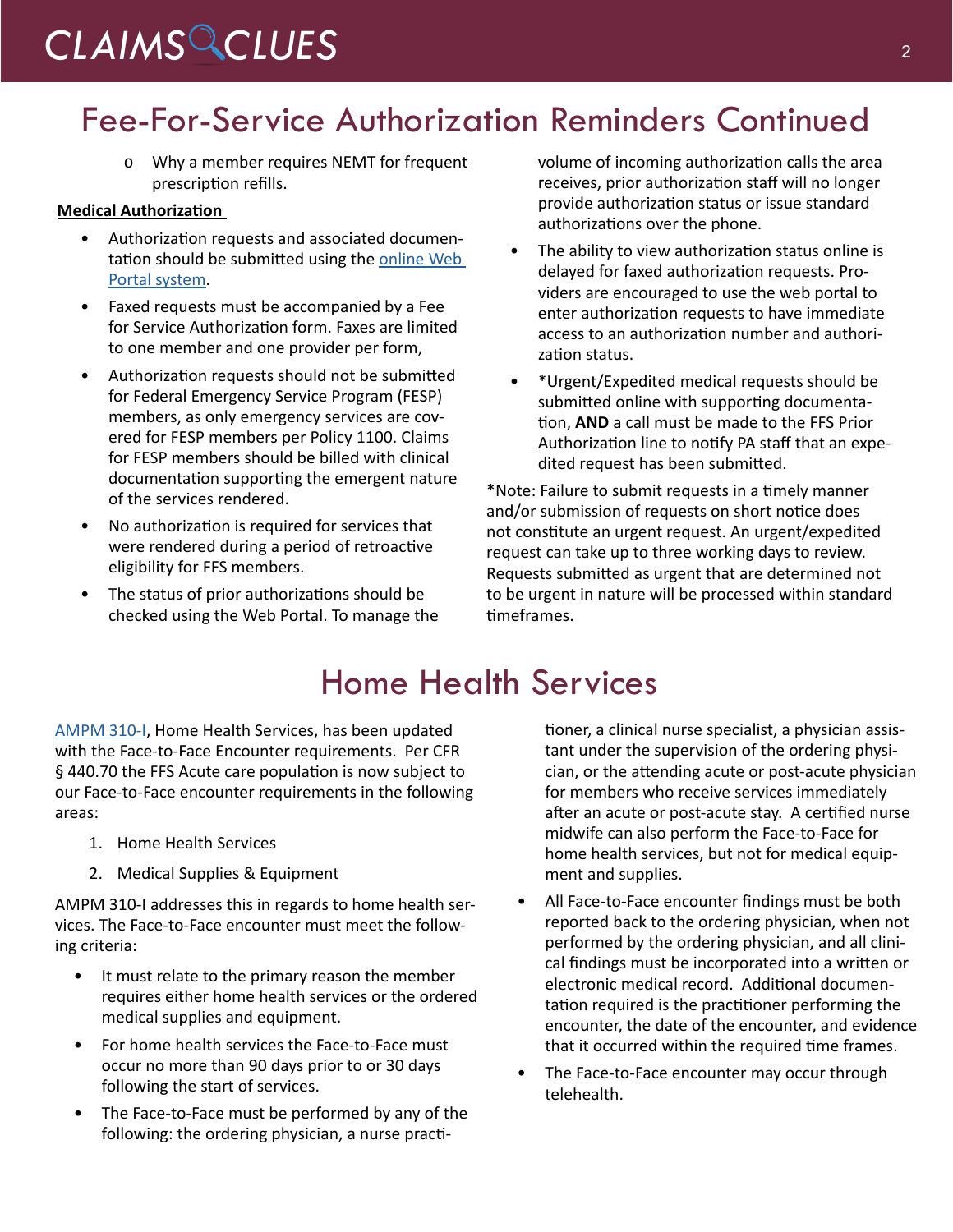# CLAIMS CLUES<sup>3</sup>

### Family Planning



Family planning is an invaluable service offered to members and their families, and to ensure the continued success of our members in this endeavor AHCCCS has expanded its covered services. AHCCCS now covers contraceptive counseling, medications, and supplies, including (but not limited to) the following:

- Oral contraceptives,
- Injectable contraceptives,
- Intrauterine devices (IUDs),
- Subdermal implantable contraceptives,
- Long-acting reversible contraceptives (LARCs),
- Diaphragms,
- Condoms,
- Foams,
- Suppositories,
- Natural family planning, and
- Post-coital emergency oral contraception within 72 hours after unprotected sexual intercourse.

Additionally AHCCCS also covers:

- Pregnancy screenings;
- Pharmaceuticals, when they are associated with medical conditions related to family planning or other medical conditions;
- Screening and treatment of Sexually Transmitted Infections (STIs);
- Pregnancy terminations, in limited circumstances that are outlined in AMPM 410, Maternal and Child Health; and
- Sterilizations, when the requirements in AMPM 420, Family Planning, are met.

Pregnancy termination is only covered if one of the following criteria is present:

- The pregnant member suffers from a physical disorder, physical injury, or physical illness including a life-endangering physical condition caused by, or arising from, the pregnancy itself that would, as certified by a physician, place the member in danger of death unless the pregnancy is terminated;
- The pregnancy is a result of incest;
- The pregnancy is a result of rape; or
- The pregnancy termination is medically necessary and could pose a serious physical or behavioral health problem for the pregnant member.

### Orthotics and Prosthetics

A new policy was created to cover orthotics and prosthetics separately from medical supplies, equipment and appliances. A change to the coverage is that Augmentative Communication Devices (speech generating devices) are now covered when medically necessary, and they are classified as prosthetic devices.

Augmentative Communication Devices are considered medically necessary when the device is:

- Prescribed by a Primary Care Provider (PCP), attending physician, or practitioner; or
- Prescribed by a specialist upon referral from the PCP,

attending physician, or practitioner; and

• Authorized as required by AHCCCS, Contractor, or Contractor's designee.

Additional requirements include:

The use of the orthotic is medically necessary as the preferred treatment option consistent with Medicare Guidelines,

- The orthotic is less expensive than all other treatment options or surgical procedures to treat the same diagnosed condition, and
- The orthotic is ordered by a Physician or PCP.

The new policy is [AMPM 310-JJ](https://www.azahcccs.gov/shared/Downloads/MedicalPolicyManual/300/310JJ.pdf), Orthotics and Prosthetics.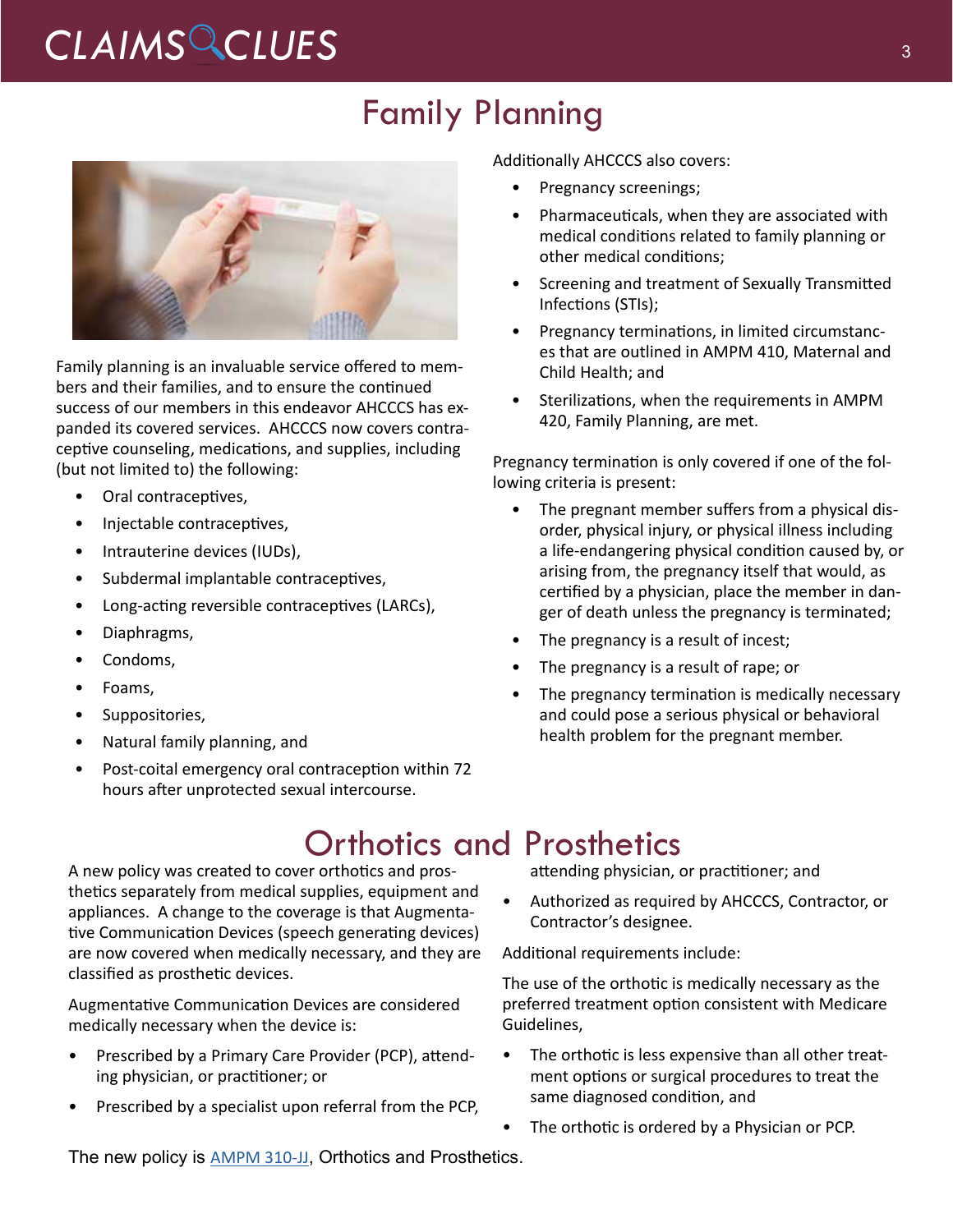# *CLAIMS CLUES* <sup>4</sup>

## Use of Social Determinants of Health Codes for Member Outcomes

Use of Social Determinants of Health Codes for Member Outcomes

As part of AHCCCS' efforts in developing a streamlined method of collecting and tracking member outcomes, the use of specific ICD-10 diagnosis codes representing Social Determinants of Health has been identified as a valuable source of information that impacts member health.

The Social Determinants of Health codes identify the conditions in which people are born, grow, live, work, and age. They include factors like:

- Education
- Employment
- Physical environment
- Socioeconomic status
- Social support networks

As appropriate within their scope of practice, providers should be routinely screening for, and documenting, the presence of social determinants. Any identified social determinant diagnosis codes should be provided on all claims for AHCCCS members in order to comply with state and federal coding requirements. Beginning with dates of service on and after April 1, 2018, AHCCCS will begin to monitor claims for the presence of these codes.

As of October 1, 2017, the following ICD-10 diagnosis codes are defined as Social Determinants of Health codes under ICD10. Please note that Social Determinants of Health codes may be added or updated on a quarterly basis. Providers should remain current in their thorough utilization of these codes.

| <b>ICD-Code</b> | <b>Description</b>                                                    |
|-----------------|-----------------------------------------------------------------------|
| Z55.0           | Illiteracy and low-level literacy                                     |
| Z55.1           | Schooling unavailable and unattainable                                |
| Z55.2           | Failed school examinations                                            |
| Z55.3           | Underachievement in school                                            |
| Z55.4           | Educational maladjustment and discord with<br>teachers and classmates |
| <b>755.8</b>    | Other problems related to education and<br>literacy                   |

| <b>ICD-Code</b> | <b>Description</b>                                           |  |  |
|-----------------|--------------------------------------------------------------|--|--|
|                 | Problems related to education and literacy,                  |  |  |
| Z55.9           | unspecified                                                  |  |  |
| Z56.0           | Unemployment, unspecified                                    |  |  |
| Z56.1           | Change of job                                                |  |  |
| Z56.2           | Threat of job loss                                           |  |  |
| Z56.3           | Stressful work schedule                                      |  |  |
| Z56.4           | Discord with boss and workmates                              |  |  |
| Z56.5           | Uncongenial work environment                                 |  |  |
| Z56.6           | Other physical and mental strain related to<br>work          |  |  |
| Z56.81          | Sexual harassment on the job                                 |  |  |
| Z56.82          | Military deployment status                                   |  |  |
| Z56.89          | Other problems related to employment                         |  |  |
| Z56.9           | Unspecified problems related to employment                   |  |  |
| Z57.0           | Occupational exposure to noise                               |  |  |
| Z57.1           | Occupational exposure to radiation                           |  |  |
| Z57.2           | Occupational exposure to dust                                |  |  |
| Z57.31          | Occupational exposure to environmental to-<br>bacco smoke    |  |  |
| Z57.39          | Occupational exposure to other air contami-<br>nants         |  |  |
| Z57.4           | Occupational exposure to toxic agents in agri-<br>culture    |  |  |
| Z57.5           | Occupational exposure to toxic agents in other<br>industries |  |  |
| Z57.6           | Occupational exposure to extreme tempera-<br>ture            |  |  |
| Z57.7           | Occupational exposure to vibration                           |  |  |
| Z57.8           | Occupational exposure to other risk factors                  |  |  |
| Z57.9           | Occupational exposure to unspecified risk<br>factor          |  |  |
| Z59.0           | Homelessness                                                 |  |  |
| Z59.1           | Inadequate housing                                           |  |  |
| Z59.2           | Discord with neighbors, lodgers and landlord                 |  |  |
| Z59.3           | Problems related to living in residential institu-<br>tion   |  |  |
| Z59.4           | Lack of adequate food and safe drinking water                |  |  |
| Z59.5           | Extreme poverty                                              |  |  |
| Z59.6           | Low income                                                   |  |  |
| Z59.7           | Insufficient social insurance and welfare sup-<br>port       |  |  |